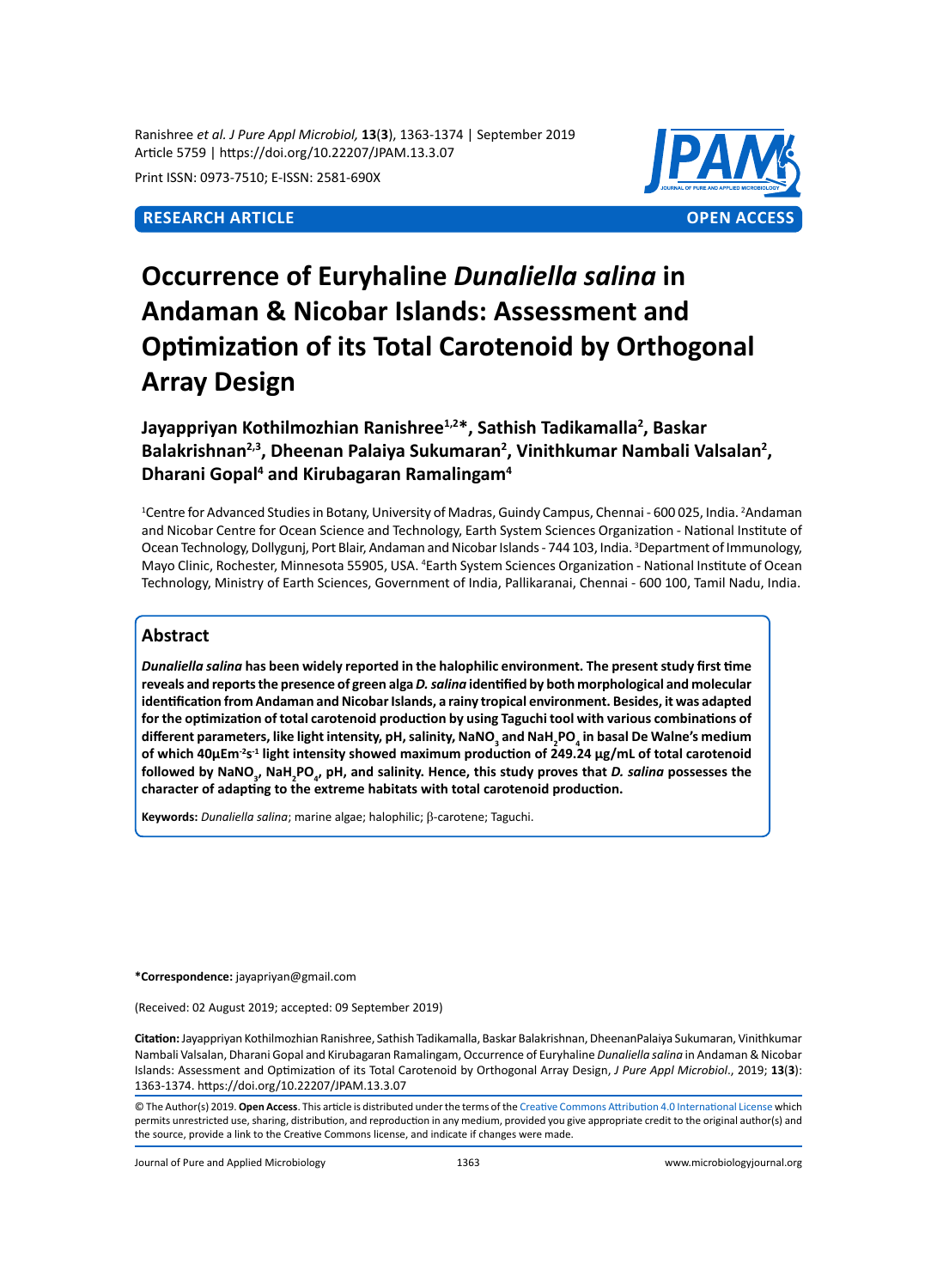#### **INTRODUCTION**

The marine ecosystem is an immense source of potential microorganisms and compounds that holds a wide range of biotechnological applications<sup>1-3</sup>. In earlier decades scientific community had shown considerable interest on taxonomy, physiology, and metabolism of microalgae. Hence, this paved a way to identify the various potential resources from microalgae. In a present scenario, utilization of microalgae are sprouted more in various industries, such as food, feed, fine chemicals, energy, etc. due to its photosynthetic traits, generation time, the presence of high-value compounds, capability in controlling pollution, etc. *Dunaliella* is unicellular, biflagellate, naked, motile green alga belongs to the family Polyblepharidaceae inhabits the marine environment and commonly seen in hypersaline environments<sup>4,5</sup>. This is originally first described and reported from the occurrence in saltern brines by Dunal<sup>6</sup> and later discovered by Teodoresco in 1905<sup>7</sup> . *Dunaliella* varies in morphology and it is well known to show polymorphic character since it lacks cell wall. There is also a need for molecular characterization and to examine the level of carotenoid accumulation, especially under different conditions of growth. *Dunaliella salina* is reported to yield ~400 mg β-carotene/m2 of cultivation area under ideal conditions<sup>8</sup> . *Dunaliella salina* is the richest source of carotenoid, β-carotene<sup>6</sup>. Dunaliella *salina* can accumulate β-carotene more than 14% of its dry weight besides producing other carotenoids, like  $\alpha$ -carotene and xanthophylls like zeaxanthin, cryptoxanthin and lutein<sup>9,10</sup>. Natural ג-carotene has high antioxidant, anti-cancer and immune regulations properties when compared to synthetic ג-carotene and it is now produced from *Dunaliella* on a commercial scale in Australia, USA, Israel, China, Chile, Spain, Kuwait and India.

Andaman and Nicobar Islands (A & N) is located in the eastern part of Bay of Bengal, encompasses 572 islands and are heavily inhabited by rich floral communities ranging from small microalgae to highly evolved floral organisms. A & N has a moderate climate with a temperature ranges from 23 to 31°C but with relatively high humidity (70 to 90 %) coupled with heavy rainfall approximately more than 318 cm/year (http:// www.imd.gov.in/pages/main.php). A & N island holds 40% of coral reef coverage of entire Indian coastline, provides shelter for diverse marine  $c$ reatures $11$ . The present study aims at the quantification and optimization of carotenoid production in the marine microalgae *D. salina*  by Taguchi statistical tool for enhancing the total carotenoids production after identification by 18S rDNA sequencing.

### **MATERIALS AND METHODS The collection, Purification, and Isolation**

Five hundred liters of seawater collected from Minnie Bay (Latitude 11°38'39.50'' N Longitude 92°42'28.15'' E), A&N Islands, India were filtered in 20µm plankton net. The soup was kept for enrichment in 250 mL Erlenmeyer flask containing 100 mL De Walne's medium initially for 5 days. After incubation, 0.1 mL from initial enrichment was inoculated in 5mL test tubes containing 1mL De Walne's medium $12$  for 30 days to isolate a *Dunaliella* sp*.* Above procedure was repeatedly carried out in triplicates for subsequent times to facilitate isolation of *Dunaliella* species in seawater. Mixed culture was periodically checked for *Dunaliella* under microscope, while the diatoms existed in enrichment samples were removed by modified method<sup>13</sup> using Germanium dioxide (GeO<sub>2</sub>) at a different concentration from 5 to 25µg/L. Enrichment sample were diluted up to 1 ' 10<sup>-6</sup> dilution and 0.1 mL was spread on 2% De Walne's agar medium. Distinct colonies developed on the plates were made axenic by triple antibiotic treatment $14$  and transferred to De Walne's medium and incubated at  $24 \pm 1^{\circ}$ C in a thermostatically controlled area, illuminated through cool fluorescent lamps at irradiance of 30  $\mu$ Em<sup>-1</sup>s<sup>-1</sup>, under 12 h light /12 h dark photoperiod<sup>1</sup>. **Identification**

Identification of the isolated microalga was done by microscopic observations, such as cell size, shape, colour, cell length (L), width (W), flagella length (F) chloroplast arrangement and growth characteristics (the measurements of length and breadth of the cells were calculated from mean value of 100 cells). Besides, it was also identified using 18S rDNA sequence in order to avoid the ambiguity in identification. Amplification of the 18S rDNA and sequencing PCR amplification was performed on cells taken directly from plates. For PCR, the genomic DNA of the *Dunaliella* sp. was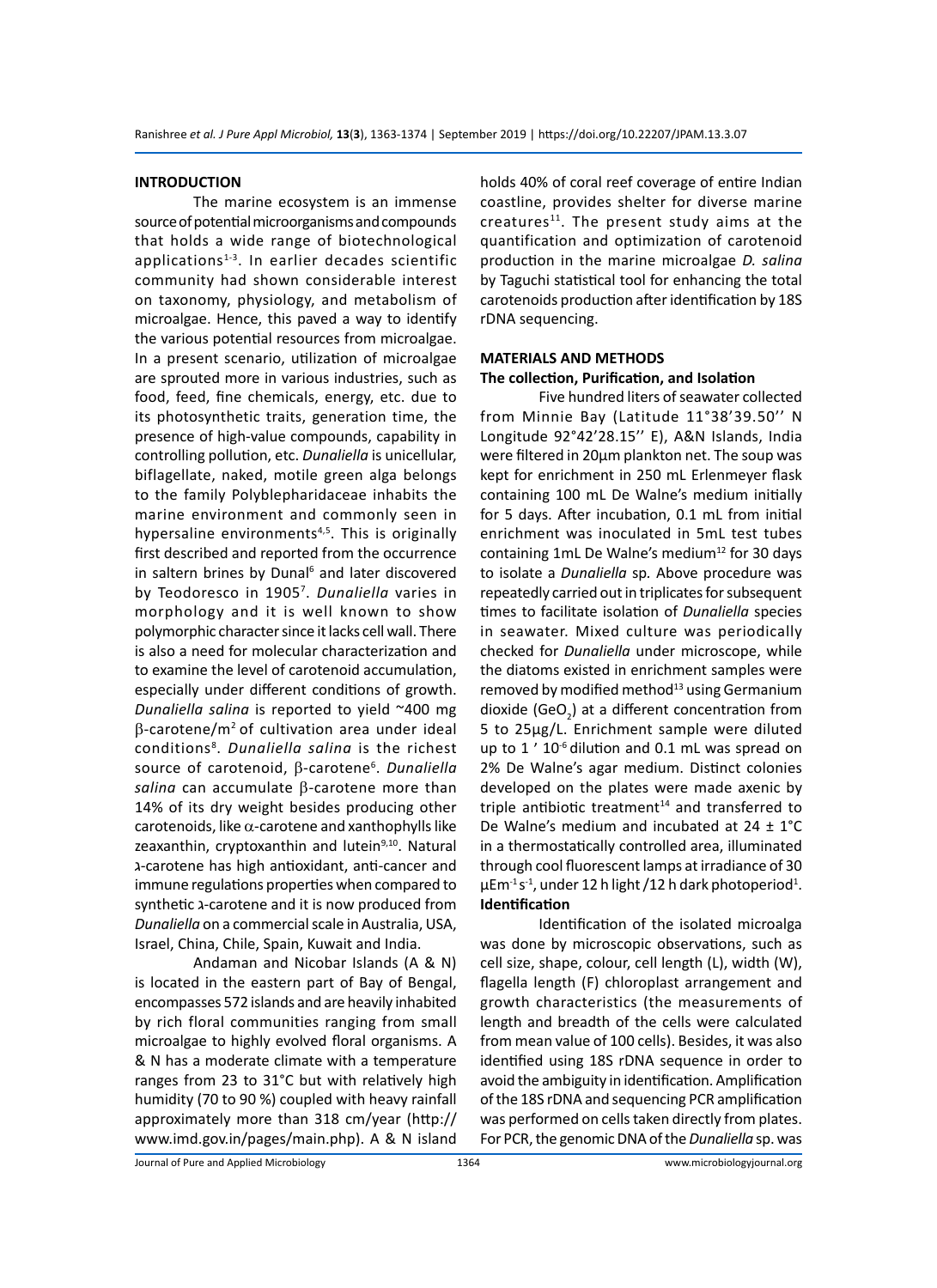isolated according to Sambrook et al.<sup>15</sup>, subjected to amplification with the universal eukaryotic forward primers (5'GTCAGAGGTGAAATTGGATTTA'3) and reverse primer (5'AGGGCAGGGACGTAATCAACG'3) performed as described by Rasoul-Amini et al.16. The amplified product partially sequenced (Applied Bio System Instrument (ABI) Prism 310 Genetic) and resulted sequence was submitted to GenBank, NCBI with the accession number (KP635215).

#### **Growth and Screening of Total carotenoids**

The isolated *Dunaliella salina* was studied for its growth and total carotenoids production under laboratory conditions. Initially, 10 mL of log phase culture of *Dunaliella* isolates were inoculated in 90 mL of basal medium and kept under 30µEm<sup>-2</sup>s<sup>-1</sup> light intensity, 12 h light / 12 h dark cycle and at 24 ± 1°C. Samples were collected and analyzed for the following parameters at every 3 day interval for the period of 30 days. i) Cell number (Cn) using haemocytometer (Thoma) ( $log_{10}$  cells/mL) and ii) concentrations of pigments viz., Chl a, Chl b and total carotenoid of *Dunaliella* samples extracted were estimated as  $per<sup>17</sup>$ . Also, cell division rates were calculated during the exponential phase as per the method of $18$ .

#### **Optimization of the total carotenoid production by Taguchi method**

With the aim to improve total carotenoids production by *Dunaliella* sp. AT-JP-13, five

| No.          | Light<br>intensity<br>$(\mu E/m^2/S)$ | $NaH_2PO_4$<br>concen.<br>$(\mu M)$ | NaCl<br>concen.<br>(M) | pH   | $\textsf{NaNO}_3$<br>concen.<br>$(\mu M)$ | Total<br>carotenoids<br>$(\mu g/ml)$ | $\textsf{Log}_{\scriptscriptstyle{10}}$ of cell<br>numbers/<br>$\mathsf{m}\mathsf{L}$ |
|--------------|---------------------------------------|-------------------------------------|------------------------|------|-------------------------------------------|--------------------------------------|---------------------------------------------------------------------------------------|
| $\mathbf{1}$ | 20.00                                 | 0.50                                | 0.50                   | 7.00 | 0.50                                      | 48.00                                | 5.562                                                                                 |
| 2            | 20.00                                 | 0.75                                | 0.75                   | 7.50 | 1.00                                      | 90.46                                | 5.672                                                                                 |
| 3            | 20.00                                 | 1.00                                | 1.00                   | 8.00 | 1.50                                      | 60.92                                | 6.612                                                                                 |
| 4            | 20.00                                 | 1.25                                | 1.50                   | 8.50 | 2.00                                      | 108.92                               | 6.703                                                                                 |
| 5            | 30.00                                 | 0.50                                | 0.50                   | 7.50 | 1.00                                      | 216.00                               | 6.12                                                                                  |
| 6            | 30.00                                 | 0.75                                | 0.75                   | 7.00 | 0.50                                      | 223.38                               | 6.42                                                                                  |
| 7            | 30.00                                 | 1.00                                | 1.00                   | 8.50 | 2.00                                      | 134.76                               | 6.701                                                                                 |
| 8            | 30.00                                 | 1.25                                | 1.50                   | 8.00 | 1.50                                      | 173.53                               | 6.412                                                                                 |
| 9            | 40.00                                 | 0.50                                | 0.75                   | 8.00 | 2.00                                      | 158.76                               | 6.214                                                                                 |
| 10           | 40.00                                 | 0.75                                | 0.50                   | 8.50 | 1.50                                      | 195.69                               | 6.726                                                                                 |
| $11\,$       | 40.00                                 | 1.00                                | 1.50                   | 7.00 | 1.00                                      | 227.07                               | 6.705                                                                                 |
| 12           | 40.00                                 | 1.25                                | 1.00                   | 7.50 | 0.50                                      | 179.07                               | 6.155                                                                                 |
| 13           | 50.00                                 | 0.50                                | 0.75                   | 8.50 | 1.50                                      | 168.00                               | 5.812                                                                                 |
| 14           | 50.00                                 | 0.75                                | 0.50                   | 8.00 | 2.00                                      | 116.30                               | 5.962                                                                                 |
| 15           | 50.00                                 | 1.00                                | 1.50                   | 7.50 | 0.50                                      | 131.07                               | 6.164                                                                                 |
| 16           | 50.00                                 | 1.25                                | 1.00                   | 7.00 | 1.00                                      | 153.23                               | 6.120                                                                                 |
| 17           | 20.00                                 | 0.50                                | 1.50                   | 7.00 | 2.00                                      | 48.00                                | 5.550                                                                                 |
| 18           | 20.00                                 | 0.75                                | 1.00                   | 7.50 | 1.50                                      | 57.23                                | 4.996                                                                                 |
| 19           | 20.00                                 | 1.00                                | 0.75                   | 8.00 | 1.00                                      | 86.76                                | 4.871                                                                                 |
| 20           | 20.00                                 | 1.25                                | 0.50                   | 8.50 | 0.50                                      | 116.30                               | 5.136                                                                                 |
| 21           | 30.00                                 | 0.50                                | 1.50                   | 7.50 | 1.50                                      | 177.23                               | 6.616                                                                                 |
| 22           | 30.00                                 | 0.75                                | 1.00                   | 7.00 | 2.00                                      | 136.61                               | 6.743                                                                                 |
| 23           | 30.00                                 | 1.00                                | 0.75                   | 8.50 | 0.50                                      | 68.30                                | 6.456                                                                                 |
| 24           | 30.00                                 | 1.25                                | 0.50                   | 8.00 | 1.00                                      | 145.84                               | 6.552                                                                                 |
| 25           | 40.00                                 | 0.50                                | 1.00                   | 8.00 | 0.50                                      | 217.84                               | 6.740                                                                                 |
| 26           | 40.00                                 | 0.75                                | 1.50                   | 8.50 | 1.00                                      | 232.61                               | 6.686                                                                                 |
| 27           | 40.00                                 | 1.00                                | 0.50                   | 7.00 | 1.50                                      | 134.76                               | 6.612                                                                                 |
| 28           | 40.00                                 | 1.25                                | 0.75                   | 7.50 | 2.00                                      | 114.46                               | 6.799                                                                                 |
| 29           | 50.00                                 | 0.50                                | 1.00                   | 8.50 | 1.00                                      | 204.92                               | 6.495                                                                                 |
| 30           | 50.00                                 | 0.75                                | 1.50                   | 8.00 | 0.50                                      | 158.76                               | 6.314                                                                                 |
| 31           | 50.00                                 | 1.00                                | 0.50                   | 7.50 | 2.00                                      | 73.84                                | 6.588                                                                                 |
| 32           | 50.00                                 | 1.25                                | 0.75                   | 7.00 | 1.50                                      | 57.23                                | 6.476                                                                                 |

**Table 1.** L-32 orthogonal design along with the obtained carotenoids produced by *D. salina* (AT-JP-13)

Journal of Pure and Applied Microbiology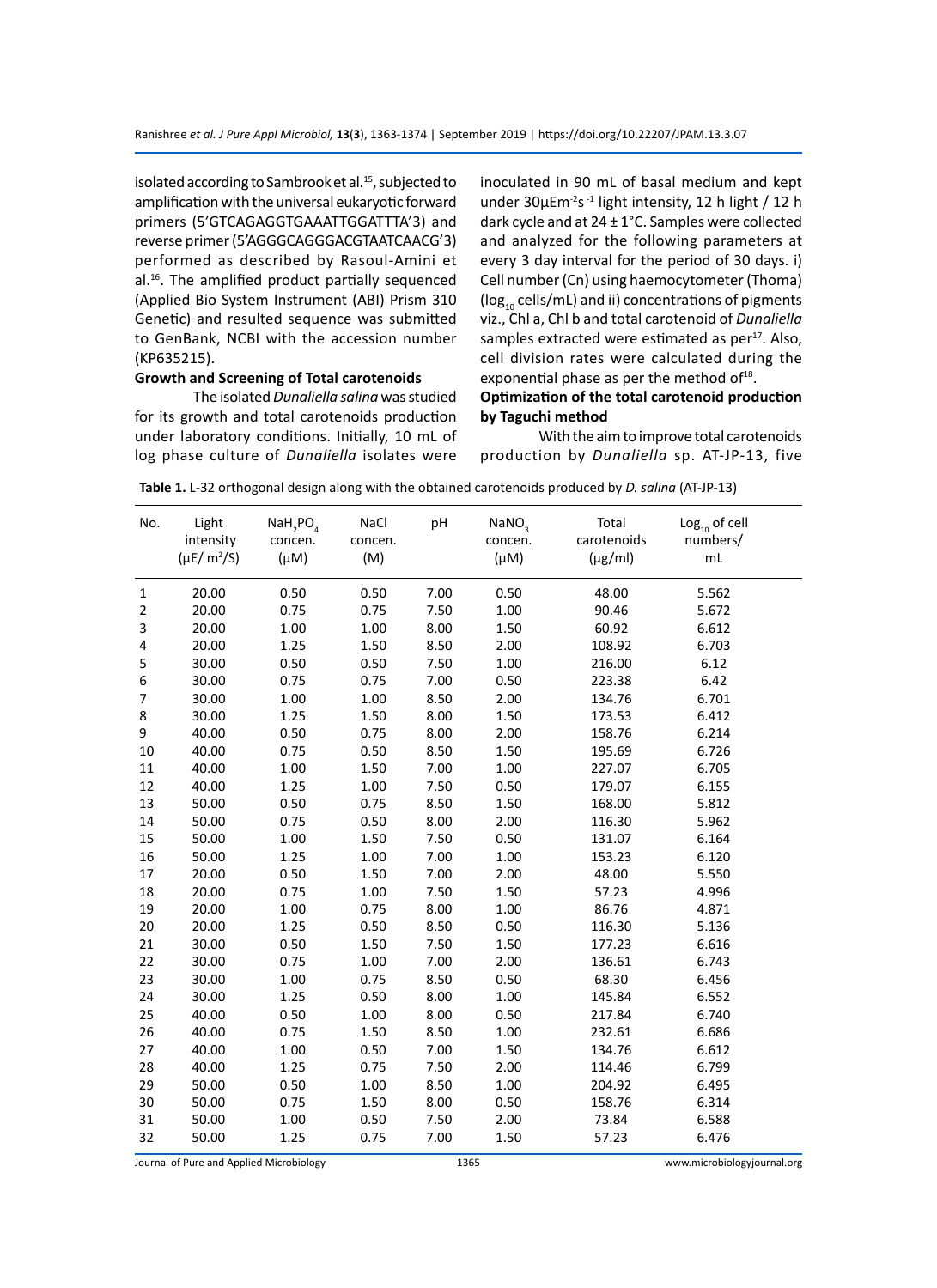decisive parameters in De Walne's basal medium, such as light intensity, medium initial pH and concentrations of NaH<sub>2</sub>PO<sub>4</sub>, NaCl and NaNO<sub>3</sub> were optimized using Taguchi optimization method<sup>19,20</sup>. A 32 runs orthogonal array (L32-OA) design was employed to investigate the effect of selected parameters on total carotenoids production. All selected parameters were studied at 4 different levels. In Taguchi's method, quality is measured by the deviation of a characteristic from its target value and a loss function  $[L(y)]$ . The loss function was calculated by the Eq (1).

$$
L(y) = k * (y - m)^2
$$
...(1)

Where k = The proportionality constant, m = Target value and

y = Experimental value obtained for each trial.

The goal is to accomplish the higher carotenoid production from isolated algae. Such case 'bigger-is-better' was chosen. When the 'bigger-is-better' quality characteristics the loss function can be written as

$$
L(y) = k * (1/Y^2) \qquad ...(2)
$$

To explore the obtained results, analysis of variance (ANOVA) test was performed. Further conformational experiments were performed in order to validate the optimum conditions.

Qulitek-4® software, Nutek Inc. was used for the designing and analysis of experiments $21$ .

#### **RESULTS**

Initial screening studies reveals that most of the sample soup contains diatoms, *Chlorella* and *Tetraselmis* species, few of them had a trace amount of biflagellate species. Therefore, whichever the samples having biflagellate were taken for enrichment in De Walne's medium under thermostatically controlled room. In the beginning period of enrichment, medium was mainly dominated by *Tetraselmis* sp. growth in addition to that of diatoms. Later, it was diminished once it attained 15<sup>th</sup> day. After 20 days of incubation, the microscopic observation revealed consistent growth of *Dunaliella* sp. with trace diatoms. Diatoms were effectively removed at 10µg/L of Germanium dioxide. Further, 10-4 dilution has shown the maximum of *Dunaliella* sp. and colonies were well separated in De Walne's agar medium. The colonies were picked and transferred to 1 mL of basal medium and further scaled up. The unialgal culture was axenized before taking to optimization study. The cultures were made axenic by triple antibiotic treatment as described previously<sup>14</sup>.

**Table 2.** Interaction influence, ANOVA and optimized conditions for selected factors for carotenoids production by isolated algae (DoF = Degree of freedom; SS = sum of squares)

|                 |                                                                                                                                                                                                                               | LT       | NAH, PO  | NaCl     | pH       | NaNO,    | others/<br>Error | Total     |  |  |  |
|-----------------|-------------------------------------------------------------------------------------------------------------------------------------------------------------------------------------------------------------------------------|----------|----------|----------|----------|----------|------------------|-----------|--|--|--|
| Interactions LT |                                                                                                                                                                                                                               | 0        | 12.77    | 12.16    | 2.77     | 8.37     |                  |           |  |  |  |
|                 | NAH, PO                                                                                                                                                                                                                       | 12.77    | $\Omega$ | 11.37    | 76.66    | 47.53    |                  |           |  |  |  |
|                 | NaCl                                                                                                                                                                                                                          | 12.16    | 11.37    | $\Omega$ | 57.55    | 45.67    |                  |           |  |  |  |
|                 | pH                                                                                                                                                                                                                            | 2.77     | 76.66    | 57.55    | $\Omega$ | 22.25    |                  |           |  |  |  |
|                 | NANO <sub>3</sub>                                                                                                                                                                                                             | 8.37     | 47.53    | 45.67    | 22.25    | 0        |                  |           |  |  |  |
| <b>ANOVA</b>    | <b>DoF</b>                                                                                                                                                                                                                    | 3        | 3        | 3        | 3        | 3        | 16               | 31        |  |  |  |
|                 | <b>SS</b>                                                                                                                                                                                                                     | 49450.74 | 8434.556 | 5883.371 | 3234.804 | 14606.38 | $-0.001$         | 81609.851 |  |  |  |
|                 | Variance                                                                                                                                                                                                                      | 16483.58 | 2811.518 | 1961.123 | 1078.268 | 4868.792 | $-0.001$         |           |  |  |  |
|                 | F-Ratio                                                                                                                                                                                                                       | 10.44255 | 1.04405  | 1.08002  | 0.91206  | 2.26866  |                  |           |  |  |  |
|                 | Percent                                                                                                                                                                                                                       | 60.594   | 10.335   | 7.209    | 3.963    | 17.897   | 0.002            | 100       |  |  |  |
|                 | contribution                                                                                                                                                                                                                  |          |          |          |          |          |                  |           |  |  |  |
| Optimum         | Level                                                                                                                                                                                                                         | 3        | 1        | 4        | 3        | 2        |                  |           |  |  |  |
| conditions      | Level Description                                                                                                                                                                                                             | 40       | 0.5      | 1.5      | 8        |          |                  |           |  |  |  |
|                 | Contribution<br>31.615<br>44.537<br>16.848<br>19.153<br>1.843<br>0<br>113.996<br>Total contribution from all factors 113.996<br>Current grand average of performance 137.995<br>Expected Results at optimum condition 251.991 |          |          |          |          |          |                  |           |  |  |  |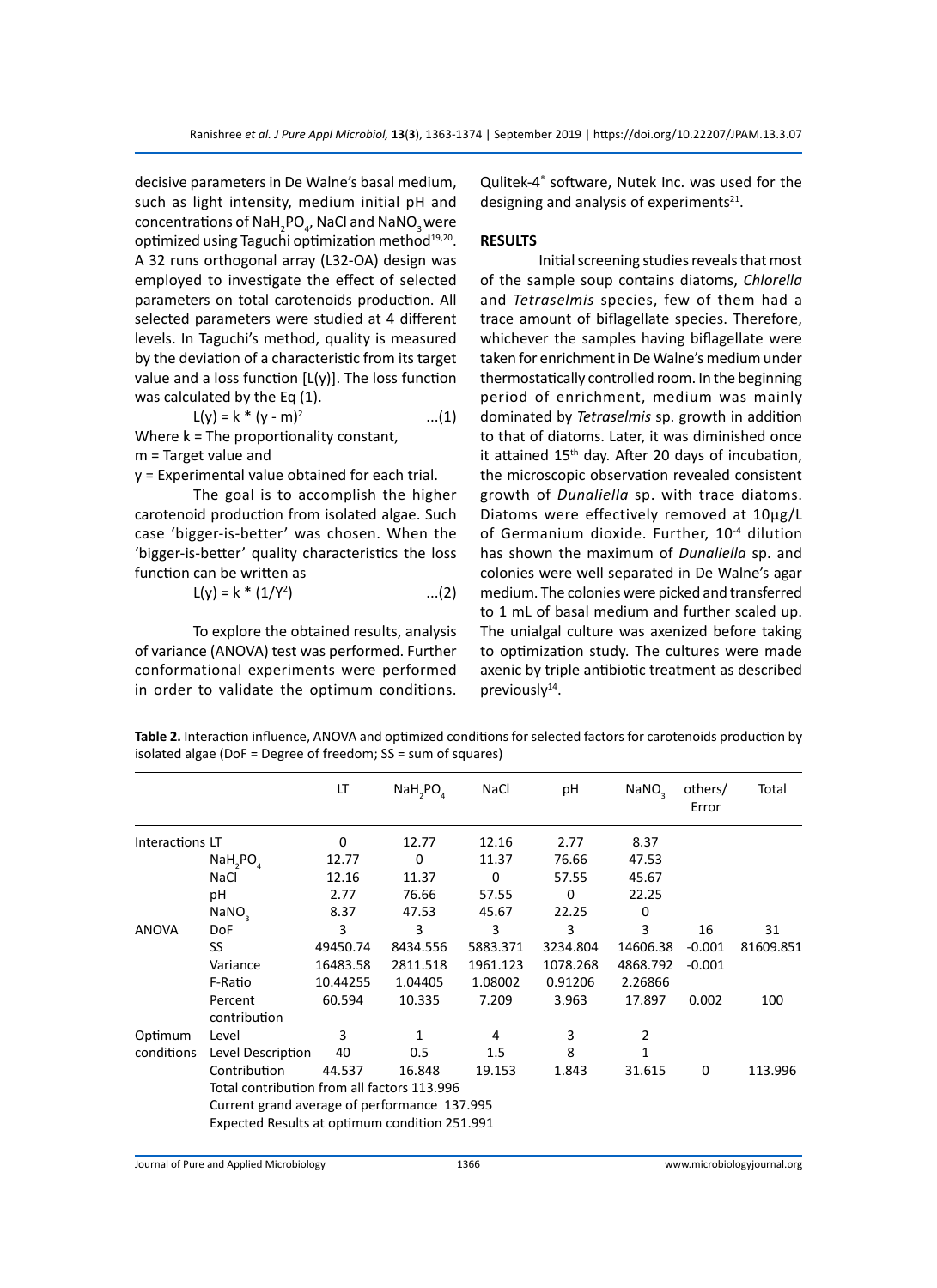The isolated cells from the pure culture of *Dunaliella* sp. were naked, oblong, with two smooth equal long flagella inserted apically; chloroplast shifted towards the basal region, cells with tapering apical region; cell measuring average of 9.85±0.59 (9.5 to 12.0µm) long and 8.19±0.74 (7.0 to 9.5µm) wide respectively (Fig.1). Whereas, flagella length measuring average of 12.86±0.64 (12.0 to 14.0µm) (Fig.1). The organism showed a maximum growth rate of 6.298  $log_{10}$  cells/mL on  $21<sup>st</sup>$  day and the division rate was 1.008 per day (Fig. 2). Maximum concentrations of Chl - a, Chl - b, and total carotenoids were 4.42, 2.24 and 6.17µg/ mL, respectively, as recorded on 15<sup>th</sup>, 15<sup>th</sup> and 30<sup>th</sup> day, respectively (Fig. 2).

The PCR amplification of chromosomal DNA of the microalgae with forward and reverse primers revealed efficient amplification. A single band of amplified DNA product of ~700 - bp was recorded by gel documentation system. The amplified product fragment was further purified by PCR purification kit (Fermentos, Spain**)** and sequence generated was published in NCBI databases. The partial sequence of the isolate AT-JP-13 (KP635215) was 99.13% identical to the consensus sequence of *D. salina* CCAP 19/12 (KJ756842) *D. salina* KMMCC 1428 (JQ315781) and *D. salina* UTEX LB 1644 (DQ009765).

De Walne's basal medium is an efficient medium for *Dunaliella* growth and carotenoid production. However the production medium of organism is varying from one species to another species as well as their native conditions. Since this isolated *Dunaliella* was different from other reported species, the optimization of environmental and nutritional parameters was required in order to increase the total carotenoid productions. Keeping this in view, a 32 runs Taguchi experimental design was employed to optimize the medium as well to understand the interaction and influence of selected parameters.



**Fig. 1.** Accumulation of carotenoids in the cells of *D. salina* (AT-JP-13)



**Fig. 2.** Growth study and pigment estimation of *Dunaliella salina* (AT-JP-13). Chl - a: Chlorophyll - a; Chl - b: Chlorophyll - b; Tc: Total carotenoids; Cn: Cell numbers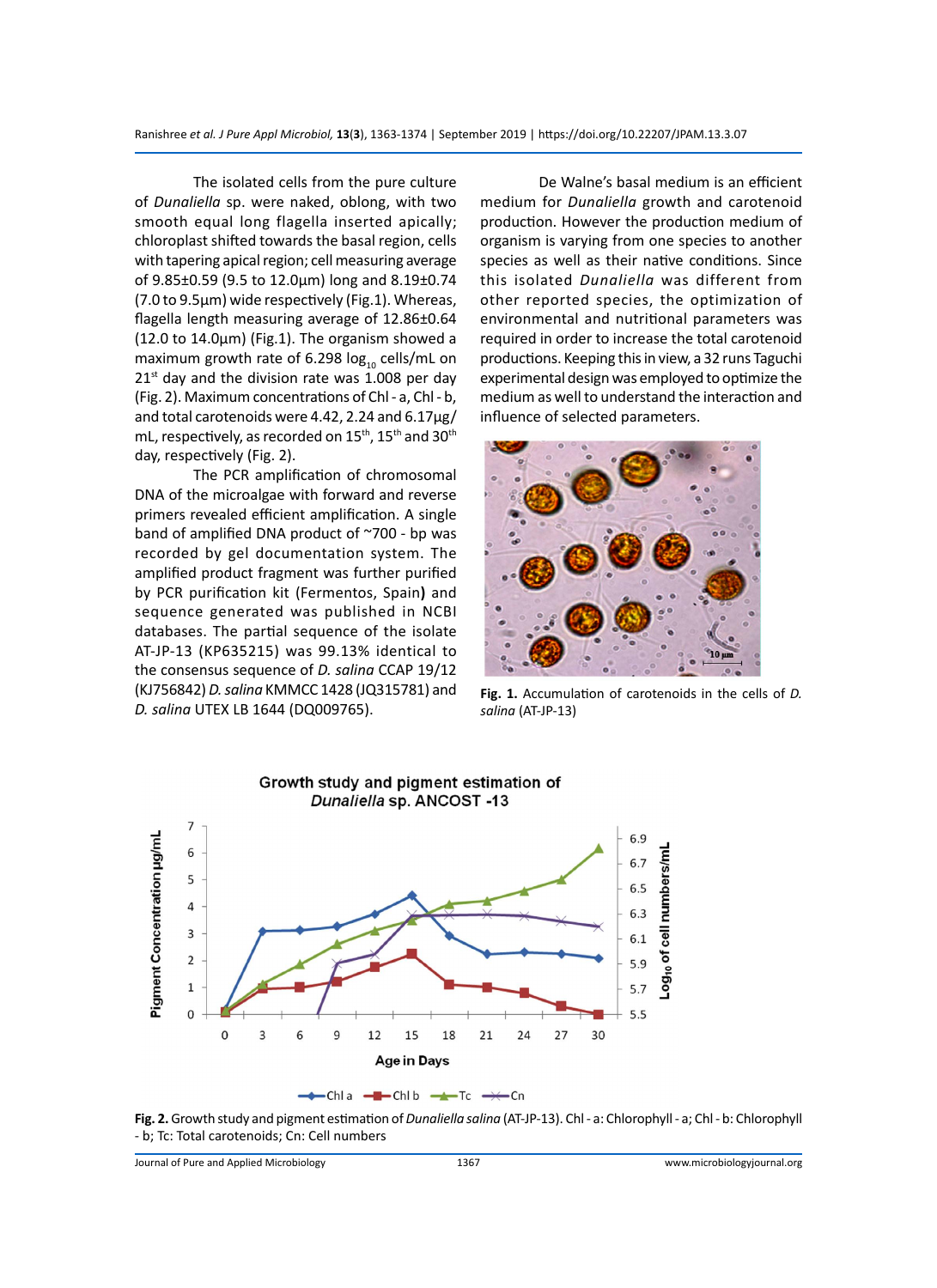Table 1 depicts the 5 selected parameters at 4 different levels. Analysis of data yields the individual as well as interaction effect of selected parameters on total carotenoids production. The experimental data revealed that there is a significant variation in carotenoids production observed along with experimental runs. Minimum and maximum carotenoids production values were observed to be 48 and 232.61µg/mL, respectively, under selected conditions of the medium. The observed variation positively shows the imperative role of optimization on all related factors in achieving the best possible yields.

The average effect of factors at the assigned levels on carotenoids production by *Dunaliella salina* AT-JP-13 is shown in Fig. 3. At individual level the highest effect on carotenoids production was noticed with light intensity at 3rd level (182.53) followed by concentration of NaNO<sub>3</sub> at 2<sup>nd</sup> level (169.61), NaCl concentration at 4<sup>th</sup> level (157.14) and  $\text{NaH}_2\text{PO}_4$  concentration at 1<sup>st</sup> level (154.84). Among all parameters pH has the least effect on the carotenoids production at 4<sup>th</sup> level (153.68). The selected variable preferences are in the following order:

Light intensity >  $\textsf{NaNO}_{3}$  > NaCl > NaH<sub>2</sub>PO<sub>4</sub> > pH

In Taguchi method, the interaction between two factors was represented by severity index (SI). Table 2 represents the interaction matrix of various factors, calculated by Qualitek-4 program. Table 2 depicts that interaction between NaH<sub>2</sub>PO<sub>4</sub> concentration and pH has highest SI (76.66 %) as compared with others. Least SI was observed with interaction between light intensity and pH (2.77%). The light intensity and NaNO<sub>3</sub> concentration have a highest individual effect on carotenoids production; however, their interaction has lesser SI (8.37%).

To determine the influence of each factor on the production of carotenoids by isolated algae, ANOVA approach was used. Factor with interactions are shown in Table 2. Among all selected factors light intensity has the highest contribution (60.59 %) on overall process. After light intensity, a concentration of NaNO<sub>3</sub> and  $\textsf{NaH}_{2}$ PO<sub>4</sub> has highest effect of 17.89 and 10.33%, respectively. Among all studied parameters, pH has a least contribution on the carotenoids production.

Optimum conditions of selected parameters and their performance in terms of contribution for achieving higher carotenoids yield are shown in table 2. The optimum conditions predicted by the software are light intensity of 40 μEm $^{\text{-1}}$ s $^{\text{-1}}$ , 0.5 mM NaH $_{\text{2}}$ PO $_{\text{4}}$ , 1.5 M NaCl, 1 mM  $\textsf{NaNO}_3$  concentration and pH of 8. The predicted carotenoids yield at these optimum conditions is 251.991µg/mL with total contribution from all the factors being 113.996 µg/mL with grand average



Fig. 3. Influence of the selected parameters at different levels on carotenoids production by isolated algae. (LT = Light intensity)

Journal of Pure and Applied Microbiology 1368 www.microbiologyjournal.org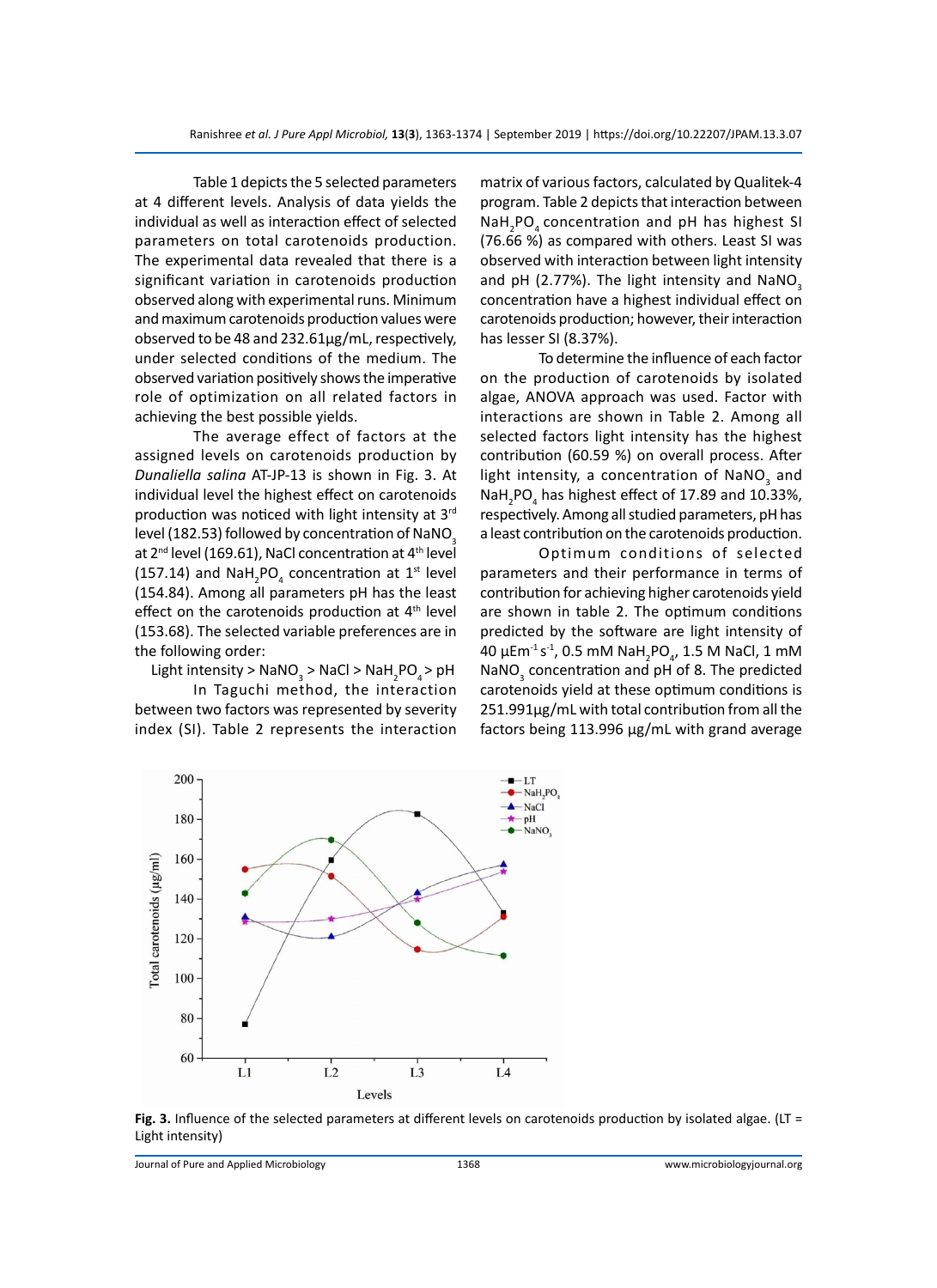performance of 137.995 µg/mL. After validating at the predicted conditions, carotenoids production of 249.24µg/mL was achieved. The obtained yield was nearer to the predicted value, which indicates the robustness of employed design.

Fig. 4 shows the variation reduction achieved with optimized conditions. The sharp curve indicates the improvement on overall carotenoids production by this algal strain. The improved Signal / Noise ratio at optimum condition depicts the reduction in standard deviation before optimization.

The validation data revealed that with the help of L-32 Taguchi experimentation the culture condition were modified. A 4.2 fold (from 48.00 to 249.24µg/mL) enhancement in the total carotenoids production was observed with altered culture conditions.



**Fig. 4.** Variance reduction before and after optimization

#### **DISCUSSION**

Identification of novel species and strains from natural habitats is the primary purpose in the path of obtaining superior productive strains<sup>22</sup>. Hence, in this study, an attempt was made to isolate a superior strain of *Dunaliella*  from seawater. A&N islands are one of the hot spot of marine biodiversity in the world. Besides, it is not much studied in the context of microalgal and their potentialities because of the wide geographic distribution of saline systems. Marine microorganisms such as bacteria require unique adaptations to survive in these chemically and physically diverse environment leading to extensive species diversity than the terrestrial environment<sup>3,23-25</sup>. Same way, microalgae also tend to have distinctive adaptations characteristics with unique metabolites for survival<sup>26</sup>. It is a challenge to isolate the *Dunaliella salina* from seawater rather than from the samples of salt pans. Various studies conducted on *D. Salina* so far were mainly

collected from hypersaline environments<sup>4,27,28</sup>.

A large volume of seawater was filtered several times and consistent microscopic observations have been made for effective isolation. During initial period of enrichment up to 15 days, the periodical inspection revealed that the *Tetraselmis* sp. was found to grow in large number than that of *Dunaliella* and diatoms. Later the growth was started diminishing because of the high salt concentration in the medium which supported the growth of *Dunaliella* and avoiding *Tetraselmis* growth. The optimum growth conditions reported earlier for *Tetraselmis* were: 20–35% of salinity and temperature ranges from 19 to 21°C<sup>29</sup>. Several early studies on the effect of germanium dioxide inhibited the growth of mature Chlorophyta and Phaeophyta species<sup>13</sup> apart from diatoms; hence the germanium dioxide was taken with limited concentrations in order to prevent the inhibition of target isolate. The present isolate *D. salina* withstands all studied concentrations except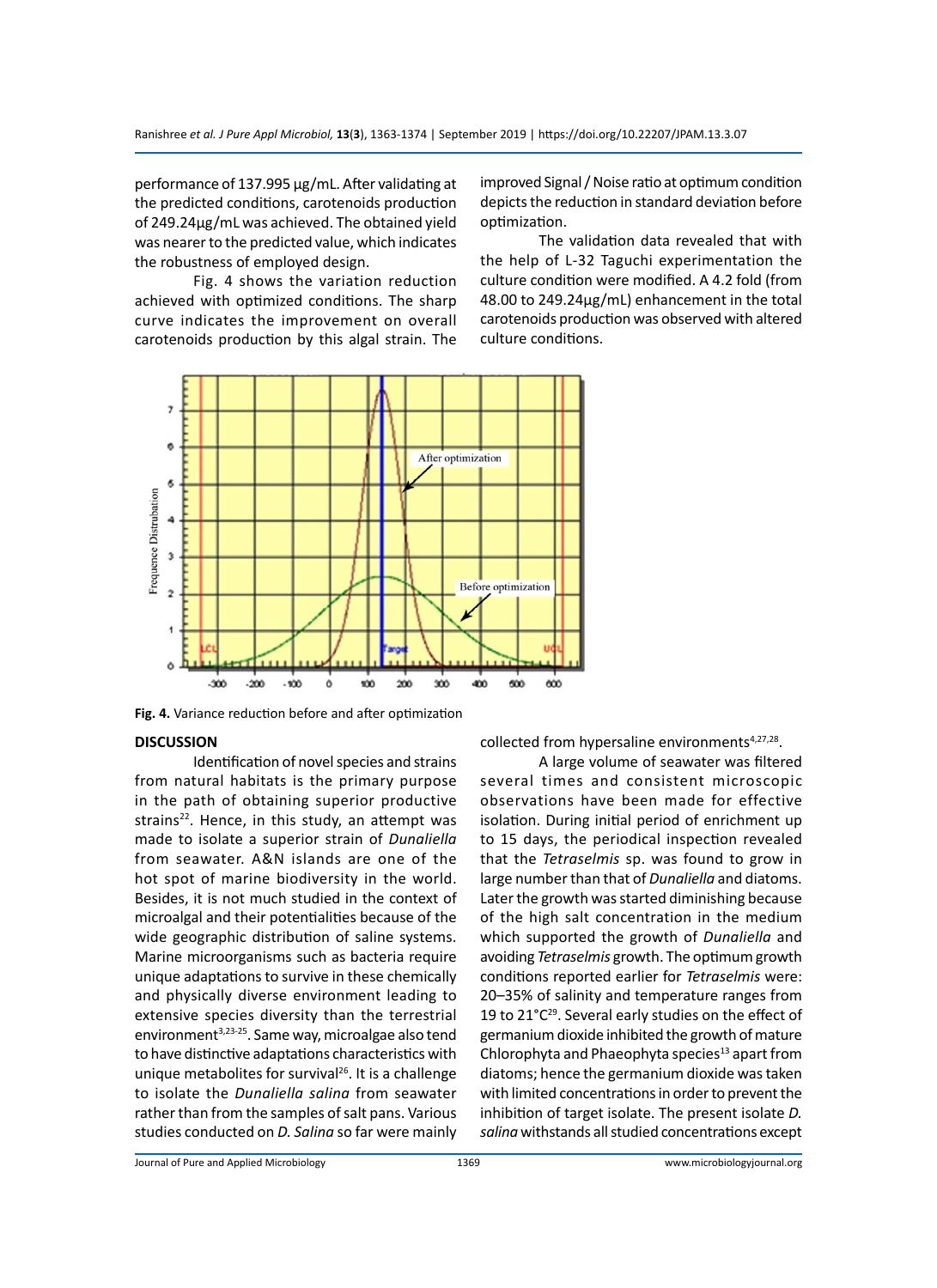with minimum inhibition at the higher range (25µg/mL). After 20 days of enrichment, *Dunaliella*  occurrence was observed because of their slow adaptation to the medium. Some of the species belongs to this Genera has the tendency to adapt to various environmental conditions like salinity, temperature, heavy metals and pesticides $30$ . The present results once again proved the nature of its adaptations to extreme environments like A & N islands, a rainy tropical climate.

The Present isolate, *D. salina* that has been isolated from seawater in the salinity ranging from 28-30 ppt (0.5 M), also adapted up to 87.66 ppt (1.5 M) NaCl concentration. An extensive study made by Borowitzka and Siva<sup>30</sup> in the taxonomy of this genus revealed that the authors segregated the species *D. salina* based on the optimum salinity range of > 6%. It is contradictory to the results of the present work. However, it is justified by its extreme adaptability to various environments. In addition, some other species was also isolated during isolation task (data not shown) and considered to be euryhaline species. This was well correlated by the study of Oren<sup>7</sup> citing Lerche<sup>31</sup> who reported earlier that some of the species of this genus were typically marine organisms and those were never reported in hypersaline environments.

Ambiguity always exists in its identification and physiological characteristics due to its quick adaptation to various environmental conditions and thus the present isolate has its ability to adapt to the different type of environment in A & N islands ecosystem. Influence of salinity on carotenoid biosynthesis and growth pattern in *Dunaliella* shows different characters in different media32. The different growth patterns exhibited by geographically distinct strains confirm the hypothesis that these algae do not adapt to a specific saline condition, but can tolerate a wide range of salinities<sup>33</sup>.

The isolate obtained from different environments apart from its native environment necessitates the need to study its growth characteristics and carotenoid production. The cells were shown considerable growth up to 24<sup>th</sup> day and started to decline and remained green in color and were never shown any carotenogenic phase during the growth study and isolation. Cell size was comparatively larger than the other strain mentioned earlier. Pigments, such as Chl-a and Chl-b were dominant up to  $15<sup>th</sup>$  day, while the total carotenoids were steadily increased up to 30<sup>th</sup> day of experiment. It clearly indicates that chlorophyll had contributed in its growth, whereas the total carotenoids showed steady increase even at cessation of growth and protected the cell during the nutrient depletion condition<sup>5,34</sup>.

As per previous reports, the alga typically did not show any carotenogenic phase until the present study (Fig. 2). It was also subjected to molecular identification to know up to their species level. Moreover, the taxonomy of *Dunaliella*, particularly the carotenogenic strains, has a history of controversy as stated by Borowitzka<sup>9</sup>. The author considered that *D*. *bardawil*<sup>35</sup> as a *nomennudum*  of *D*. *salina* Teod, and that *D*. *salina* was probably of *D*. *parva*. In the present study, the amplified product size obtained by using universal primer suggests that these primers are well conserved for *Dunaliella* isolated from the natural habitat. The results acquired in the present study are similar to the observations made by $16$ .

Optimization of process and nutrient parameters are essential for enhancing the carotenoids production. Hence L-32 orthogonal array design (Taguchi DOE) was employed. A significant variation of total carotenoid production was observed during experimental runs, indicating the influence of selected parameters and their quantitative requirement for carotenoids production.

Severity Index is a measurement which indicates the percentage of interaction between two factors. Though pH and NaH $_{\rm 2}$ PO $_{\rm 4}$ concentration have least individual effects, their interaction has a highest significant effect (SI= 76.66 %) on the carotenoids production. The pH was noticed in both higher and lower interactions (table 2) indicating that pH is one of the important factors which affects the carotenoid production either synergistic way along with other parameters. The interaction data reveals that the production of carotenoids by

*D. salina,* AT-JP-13 depends on the individual as well as the interaction effect of selected parameters.

The analysis of data reveals that light intensity has more contribution (60.59%) on overall carotenoids production suggesting that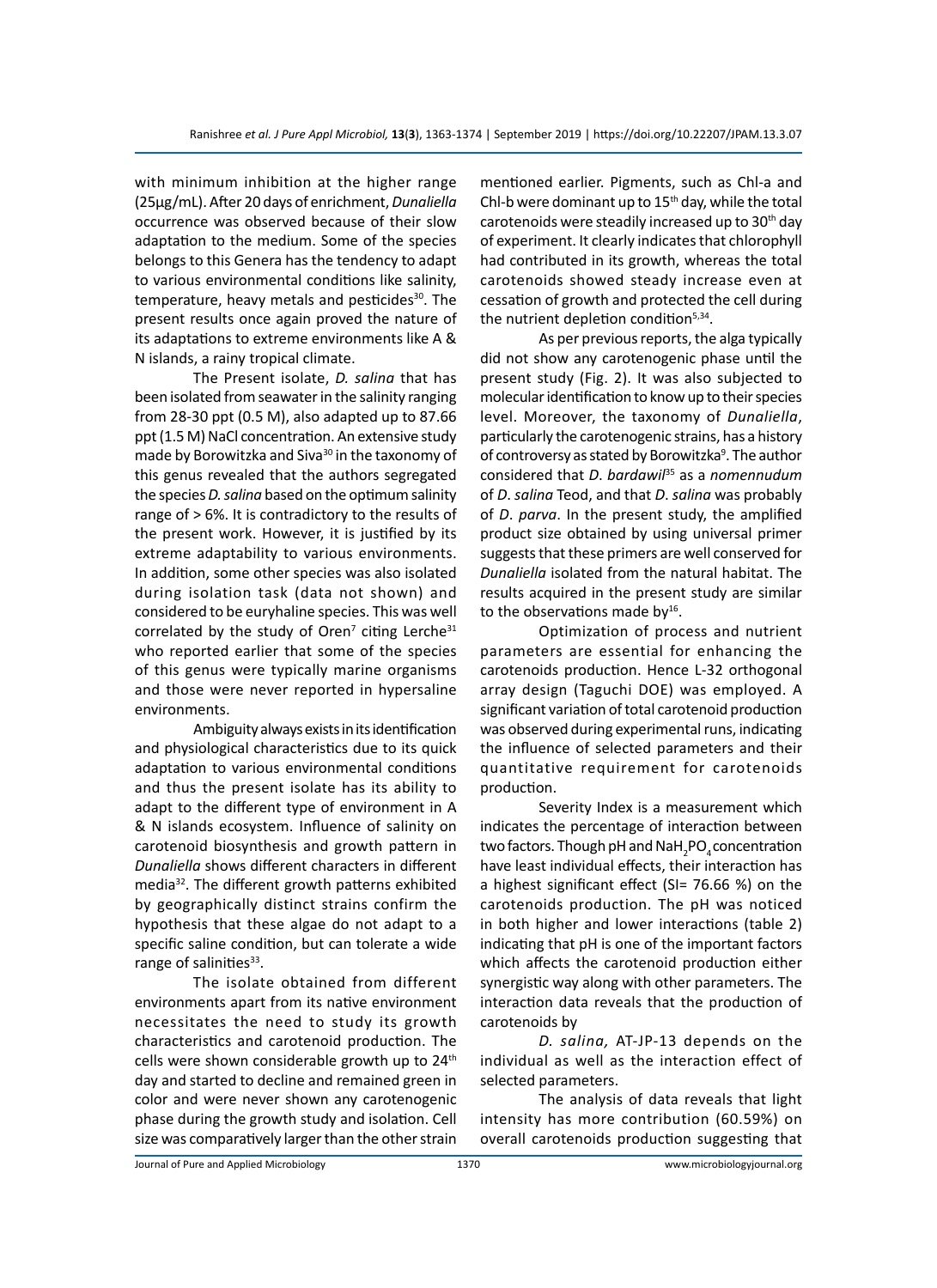alteration of light intensity has significant changes in the carotenoids production. Light is the vital factor regulating the rate of synthesis of ג-carotene in *Dunaliella* under favorable growth conditions $36,37$ . As per the preliminary investigation and in Taguchi experiment the total carotenoid was found to be higher on the  $30<sup>th</sup>$  day (initial decline phase). This may be due to the high light intensity, lack of cell wall and the cell swelling which accumulate a large amount of carotenoids irrespective of growth. Likewise, the swelling of *D. salina* cells is a typical response to various extreme conditions such as high light intensity and/or low temperature<sup>38</sup>. *D. salina* cell size has been observed with seven-fold increase in the incident light intensity<sup>39</sup>. Moreover, the high light intensity does not support the cell growth in the present study, instead, it indirectly reflects on the total carotenoids despite its high performance in Taguchi. This is evidently proved the *D. salina* reported to die due to reduced chlorophyll levels under very high-light illumination when it was growing at a slow rate $35$ .

Next to light intensity,  $NaNO<sub>3</sub>$ concentration has shown the highest influence on total carotenoids production. According to Milko<sup>40</sup>, the best source of nitrogen for maximum growth of *D. salina*, *D. tertiolecta* and *D. viridis* was NaNO<sub>3</sub>. Perhaps the present basal medium also inherently contains the NaNO<sub>3</sub>. Saha et al.<sup>41</sup> observed that the best stress conditions include high-light illumination in depleted nitrogen coupled to micronutrients such as Zn, Mn and Fe in medium for enhancement of carotenoid production. In addition, Mojaat et al.<sup>42</sup> observed the accumulation of high quantities of β-carotene (35 pg/cell) in the nitrate-free culture. These values drastically dropped to 24 and 12pg/cell at the initial nitrate concentration of 1.2 and 6.0 mM, respectively. Usually, nitrate limiting conditions enhance the carotenoid production in the cells, whereas, it is contradictory to the above authors view since the design used in the present study is well correlated with each other. Even at higher concentration, the total carotenoid was increased, while the lower concentration diminishes the carotenoid production, which may be because of other factors used.

The effects of salinity on growth and total carotenoids production by the microalga *D. salina* is most important since it was isolated from the normal seawater and not from the hypersaline area. As per the previous reports, *D. salina* had shown the maximum growth at 1 M NaCl concentration<sup>7</sup>. Likewise, in the present study also, the organism preferred the lesser range of NaCl between 0.5 to 1.5 M concentrations. In General, of the various ranges taken the maximum carotenoids accumulated in higher ranges than the lesser ranges. Besides, it was well adapted to all the salinity tested. It is well correlated with the following reports narrated by the various researchers. Salt tolerance and growth experiments showed for their isolate could grow at different salinity levels ranging from 0.5 to 4.0 M NaCl, thereby elevating the carotenoid content of the cells, which was cultivated at the high salinity of 4M NaCl<sup>22</sup>. Fazeli et al.<sup>32</sup> found that the productivity of total carotenoids on the cellular basis to be very high at extreme salt concentrations (3 M NaCl). *D. salina* is the widely studied model alga for its incredible ability to acclimatize to a wide range of salinity $43$ .

Phosphate is an essential nutrient that plays a vital role in structural and functional components of a living system<sup>44</sup>. Similarly, an investigation was made on the effect of NaH<sub>2</sub>PO<sub>4</sub>. Phosphate also exhibited the same condition but phosphate deprivation had little effect due to intracellular phosphate. In the present study, the phosphate showed less impact on the total carotenoid production by isolated *D. salina*. The concentration of 0.5 mM  $\textsf{NaH}_{\textsf{2}}\textsf{PO}_{\textsf{4}}$  was found to be optimum for higher carotenoid production. Usually, the optimum phosphate concentration for the growth of *D. salina* and *D. viridis* was 0.002 to 0.025  $gL^{-1}$  of K<sub>2</sub>HPO<sub>4</sub><sup>40,45</sup>, while higher concentrations (>5gL-1) inhibited their growth. The ratio of accessory phosphor protective pigments ( $\alpha$ and β-carotene) to Chlorophyll-a improved under restrictive levels of nitrogen and phosphate<sup>46,47</sup>.

The Taguchi results reveal that pH has a least contribution on the carotenoid production by isolated *D. Salina* among all studied parameters. However, it gives a tremendous synergetic effect to other parameters to enhance the carotenoids production. Most of the microalgae chose the suitable pH ranges from 6 to 9. Keeping this in mind, the present microalga was tested within the range of 7.0 to 8.5. The alga used in this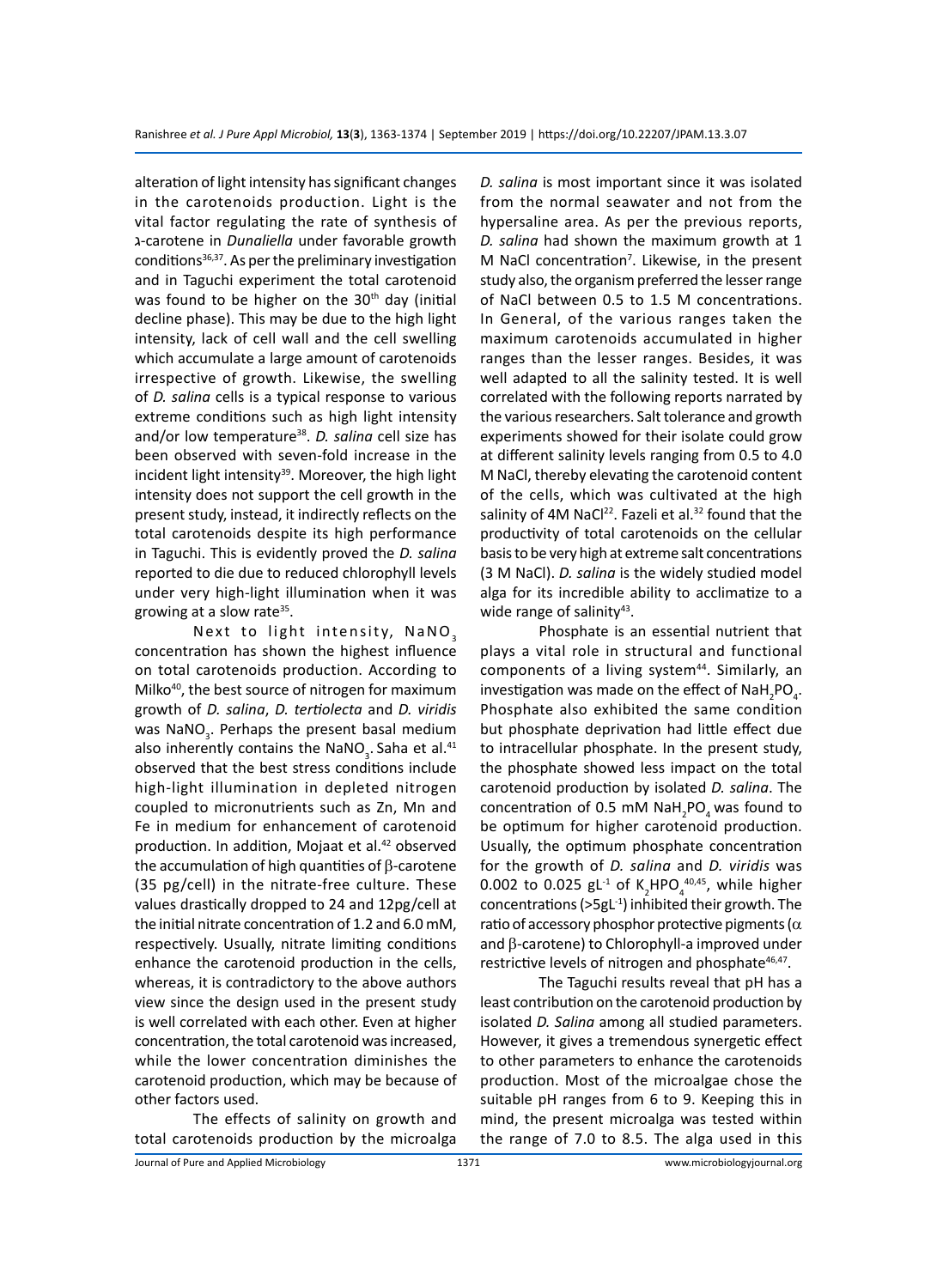study exhibited normal growth up to 30<sup>th</sup> day and showed an ample amount of total carotenoids production at the higher pH (pH 8.0). The obtained results are contradicting to the report of Ying et al<sup>48</sup>. The investigators observed that once after 9 days of inoculation, the pH barely increased and growth was inhibited. This may be prevented in this case by combination of appropriate nutrients supplementation. Shariati<sup>49</sup> reported that the optimum pH range for *D. salina, D. pseudosalina and D. parva* isolated from Iran was between pH 7.0 to 8.0. Thakur et al. $50$  reported that a biologically pure culture of *D. salina* ARL 5 exhibited a wide pH tolerance within the range of 5-10, a wide temperature tolerance within the range of 18 to 55°C and salinity tolerance up to 1M KCl concentration.

On the whole, it has been already pointed out that the accumulation of  $β$ -carotene in *D. salina* depends upon the factors, which include high light intensity $51,52$ , high salinity $53-55$ , extreme temperatures<sup>49</sup>, and deprivation of mineral nutrients like nitrate, phosphate and sulphate<sup>34,36,56,57</sup>. Hence, the present study effectively concludes for the first time that the alga *D. salina*, an extreme salt lover isolated from seawater could be optimized for total carotenoid production by the use of Taguchi tool to know the best synergistic condition of the nutrients available in the medium.

#### **Acknowledgments**

We are thankful to Dr. M. A. Atmanand, Director, ESSO - National Institute of Ocean Technology (NIOT), for the constant encouragement to conduct this work. We thank Dr. M. Vijayakumaran (Consultant) and Prof. T. Subramoniam, for their critical review of this manuscript. We also thank all the scientific and supporting staffs of ANCOST, ESSO - NIOT, for their invaluable assistance in field and laboratory for completing this research work.

#### **Conflict of Interest**

The authors declares that there is no conflict of interest.

#### **Authors' Contribution**

JKR, ST, VNV, DG and KR involved in designing the research and experiment. JKR, BB

and DPS involved in carrying out the designed experimental procedure. JKR, ST, BB, VNV, DG and KR involved in analysis the data. JKR and BB wrote the manuscript with the input of co-authors. All the authors agreed with the final version of manuscript.

#### **Funding**

The authors are thankful for the financial support given by the Earth System Sciences Organization, Ministry of Earth Sciences, Government of India, to carry out this research.

#### **Data Availability**

The datasets are available from the corresponding author on reasonable request.

#### **Ethics Statement**

Algal sample collection was carried out with a proper approval from the appropriate institutions as per the guidelines of ministry of earth sciences, Government of India.

#### **REFERENCES**

- 1. Ganesh Kumar A., Baskar B., Santhanakumar J., Vinithkumar N.V., Vijayakumaran M., Kirubagaran R. Diversity and functional properties of intestinal microbial flora of the spiny lobster Panulirus versicolor (Latreille, 1804). *J. Mar. Biol. Ass. India*, 2010; **52**(2): 282-285.
- 2. Vasanthi L.A., Muruganandam A., Revathi P., Baskar B., Jayapriyan K., Baburajendran R., Munuswamy N. The application of histo-cytopathological biomarkers in the mud crab Scylla serrata (Forskal) to assess heavy metal toxicity in Pulicat Lake, Chennai. *Mar. Pollut. Bull.*, 2014; **81**(1): 85-93 https://doi.org/10.1016/j. marpolbul.2014.02.016
- 3. Balakrishnan B., Sahu B.K., Ranishree J.K., Lourduraj A.V., Nithyanandam M., Packiriswamy N., Panchatcharam P. Assessment of heavy metal concentrations and associated resistant bacterial communities in bulk and rhizosphere soil of Avicennia marina of Pichavaram mangrove, India. *Environ. Earth Sci.*, 2017; **76**(1): 58. https://doi.org/10.1007/s12665-016-6378-7
- 4. Jayappriyan K.R., Rajkumar R., Rengasamy R. Unusual occurrence of non carotenogenic strains of *Dunaliella bardawil* and *Dunaliella parva* in India. *J. Basic. Microbiol.*, 2011; **51**: 473–483. https://doi. org/10.1002/jobm.201000384
- 5. Jayappriyan K.R., Rajkumar R., Venkatakrishnan V.S., Nagaraj R., Rengasamy R. In vitro anticancer activity of natural ג-carotene from *Dunaliella salina* EU5891199 in PC-3 cells. *Biomed. Preventive. Nutria.*, 2013; **3**: 99-105. https://doi.org/10.1016/j.bionut.2012.08.003 6. Dunal F. Extrait dun memoire sur les algues qui colorant en rouge certains eaux des marais selants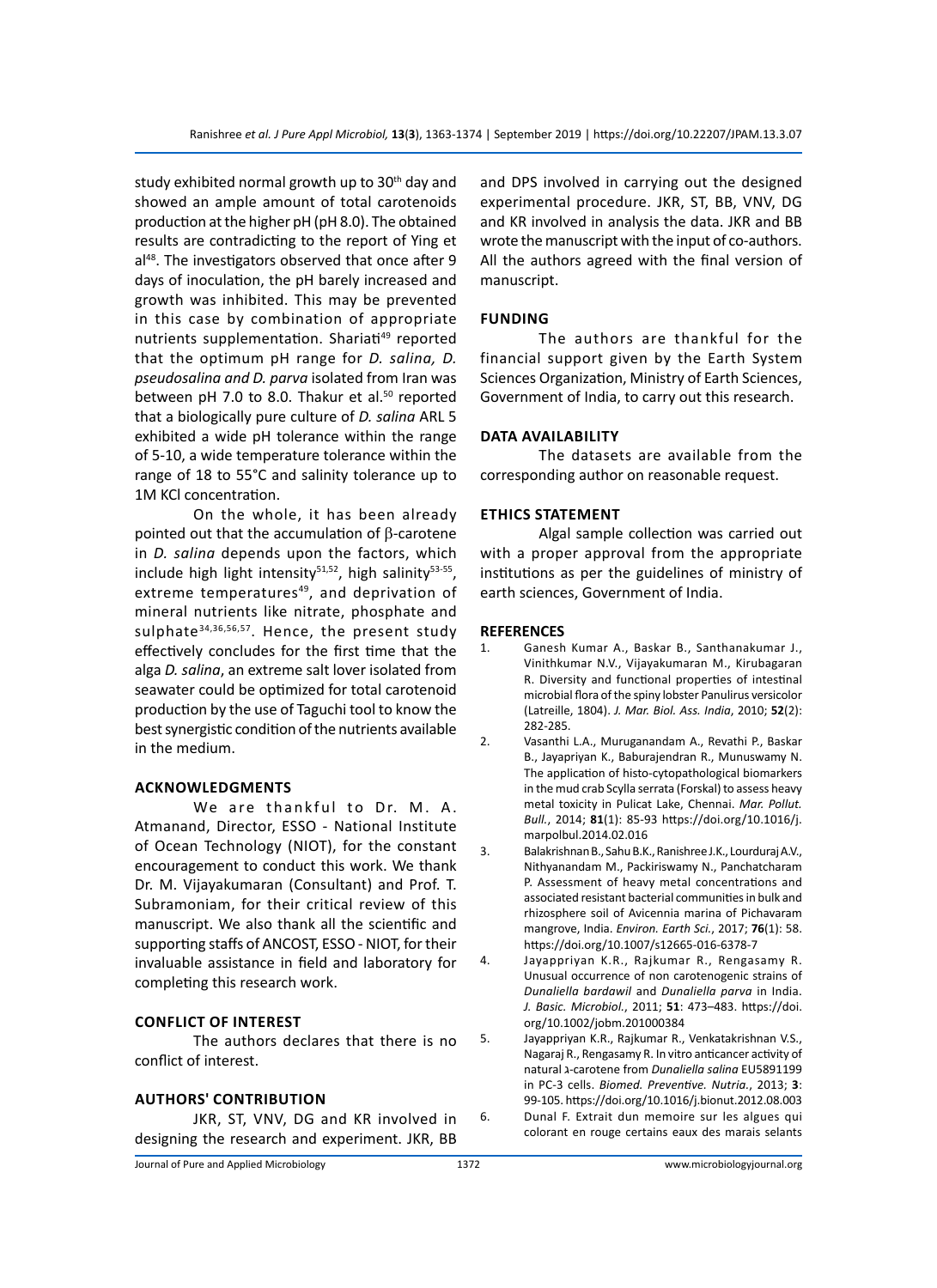mediterraneens. *Ann. Sc. Nat. Bot. Ser.*, 1838; **9**: 172.

- 7. Oren A. A hundred years of *Dunaliella* research:1905-2005. *Sal. Sys.*, 2005; **1**: 2.
- 8. Finney K.F., Pomeranz Y., Bruinsma B.L. Use of algae Dunaliella as a protein supplement in bread. Food. *Additives.*, 1984; **61**: 402–406.
- 9. Borowitzka M.A., Borowitzka L.J. Dunaliella. In: Borowitzka M.A., Borowitzka L.J. (Eds.), Microalgal Biotechnology, Cambridge University Press, Cambridge, 1988.
- 10. Gomez P.I., Barriga A., Cifuentes A.S., Gonzalez M.A. Effect of salinity on the quantity and the quality of carotenoids accumulated by (strain CONC-007) and *Dunaliella bardawil* (strain ATCC 30861) Chlorophyta. *Biol. Res.*, 2003; **36**: 185–192. https://doi.org/10.4067/ S0716-97602003000200008
- 11. Jha D.K., Vinithkumar N.V., Marimuthu N., Baskar B., Sahu B.K., Das A.K., Kirubagaran R. Field abd GIS based post-tsunami assessment of Scleractinian coral cover in the Aerial Bay group of islands, North Andaman, India. *J. Coast. Conserv.*, 2013; **17**: 671-677. https:// doi.org/10.1007/s11852-013-0266-z
- 12. Orest S., Young A. Low temperature induced synthesis of α- carotene in the microalga *Dunaliella salina* (Chlorophyta). *J. Phycol.*, 1999; **35**: 520–527. https:// doi.org/10.1046/j.1529-8817.1999.3530520.x
- 13. Shea R., Chopin T. Effects of Germanium dioxide, an inhibitor of diatom growth, on the microscopic laboratory cultivation stage of the kelp, *Laminaria saccha rina*. *J. App. Phycol.*, 2007; **19**: 27-32. https:// doi.org/10.1007/s10811-006-9107-x
- 14. Droop M.R. A procedure for routine purification of algal culture with antibiotics. *Br. Phycol. Bull.*, 1967; **3**: 295– 297. https://doi.org/10.1080/00071616700650171
- 15. Sambrook K.T., Frisch E.F., Maniatis T. Molecular Cloning: a laboratory manual. Cold Spring Harbor Laboratory, 1989.
- 16. Rasoul-Amini S., Ghasemi Y., Morowvat M.H., Mohagheghzadeh A. PCR amplification of 18S rRNA, single cell protein production and fatty acid evaluation of some naturally isolated microalgae. *Food Chem.*, 2009; **116**: 129–136. https://doi.org/10.1016/j. foodchem.2009.02.025
- 17. Lichtenthaler H.K. Chlorophylls and carotenoids: pigments of photosynthetic membrances. *Meth. Enzymol.*, 1987; **148**: 350–382. https://doi. org/10.1016/0076-6879(87)48036-1
- 18. Guillard R.R.L. Division rates. In Stein J. (Ed), Handbook of Phycological methods: culture methods and growth measurements. Cambridge University Press, Cambridge, London, 1973.
- 19. Taguchi G. Quality through engineering design. ; *Elsevier Science Publisher*, Netherlands, 1993.
- 20. Prakasham R.S., Sathish T., Brahmaiah P. Biohydrogen production process optimization using anaerobic mixed consortia: A prelude study for use of agro-industrial material hydrolysate as substrate*. Biores. Tech.*, 2010; **101**: 5708–5711. https://doi.org/10.1016/j. biortech.2010.01.145
- 21. Balakrishnan B., Ranishree J.K., Thadikamala S., Panchatcharam P. Purification, characterization and production optimization of a vibriocin produced by

mangrove associated Vibrio parahaemolyticus. *Asian Pac. J. Trop. Biomed.*, 2014; **4**(4): 253–261. https:// doi.org/10.12980/APJTB.4.2014C947

- 22. Hejazi M.A., Barzegari A., Gharajeh N.H., Hejazi M.S. Introduction of a novel 18S rDNA gene arrangement along with distinct ITS region in the saline water microalga Dunaliella. *Saline Systems*, 2010; **6**: 1-4. https://doi.org/10.1186/1746-1448-6-4
- 23. Baskar B., Prabakaran P. Isolation and characterization of copper resistant Exiguo-bacterium strains isolated from rhizosphere soil of Avicennia marina. *Res. J. Pharm. Biol. Chem. Sci.*, 2011; **2**(4): 640-646.
- 24. Baskar B., PrabaKaran B. Characterization of mangrove associated nitrogen fixing halophilic bacterium Panibacillus sp. *Int. J. Curr. Res.*, 2011; **3**(9): 065–067.
- 25. Baskar B., Prabakaran P. Assessment of nitrogen fixing bacterial community present in the rhizosphere of Avicennia marina. *Indian J. Geo-Mar. Sci.*, 2015; **44**(3): 318-322
- 26. Abatzopoulos T.J., Beardmore J.A., Clegg J.S., Sorgeloos P. Artemia: Basic and Applied biology. Kluwer Academic, Dordrecht, 2002. https://doi. org/10.1007/978-94-017-0791-6
- 27. Borowitzka M.A. High value products from algae, Dunaliella salina and Haematococcus pluvialis. In: Thirakhupt V., Boonakijjinda V. (eds.), Mass Cultures of Microalgae. Proceedings of the Research Seminar and Workshop, Silpakorn University, Thailand. UNESCO: Thailand, 1995.
- 28. Mishra A., Jha B. Isolation and characterization of extracellular polymeric substances from micro-algae *Dunaliella salina* under salt stress. *Biores. Tech.*, 2009; **100**: 3382–3386. https://doi.org/10.1016/j. biortech.2009.02.006
- 29. Tawfiq A.S., Al-Musallam L., Al-Shimmari J., Dias P. Optimum production conditions for different highquality marine algae. *Hydrobiologia.*, 1999; **403**: 97–107. https://doi.org/10.1023/A:1003725626504
- 30. Borowitzka M.A., Siva C.J. The taxonomy of the genus Dunaliella (Chlorophyta, Dunaliellales) with emphasis on the marine and halophilic species. *J. Appl. Phycol.*, 2007; **19**: 567–590. https://doi.org/10.1007/s10811- 007-9171-x
- 31. Lerche W. Untersuchungen ber Entwicklung und Fortpflanzung in der Gattung *Dunaliella*. *Arch. f. Protistenkd.*, 1937; **88**: 236–268.
- 32. Fazeli M.R., Tofighi H., Samadi N., Jamalifar H. Effect of salinity on ג-carotene production by *Dunaliella salina* DCCBC26 isolated from the Urmia salt lake, north of Iran. *Biores. Tech.*, 2006; **97**: 2453–2456. https://doi. org/10.1016/j.biortech.2005.10.037
- 33. Garcia F., Freile-Pelegrin Y., Robledo D. Physiological characterization of *Dunaliella* sp. (Chlorophyta, Volvocales) from Yucatan, Mexico. *Biores. Tech.*, 2007; **98**: 1359–1365. https://doi.org/10.1016/j. biortech.2006.05.051
- 34. Shelly K., Heraud P., Beardall J. Nitrogen limitation in *Dunaliella tertiolecta* (Chlorophyta) leads to increased susceptibility to damage by UV-B radiation but also increased repair capacity. *J. Phycol.*, 2002; **38**: 713–720. https://doi.org/10.1046/j.1529-8817.2002.01147.x 35. Ben-Amotz A., Avron M. Accumulation of metabolites